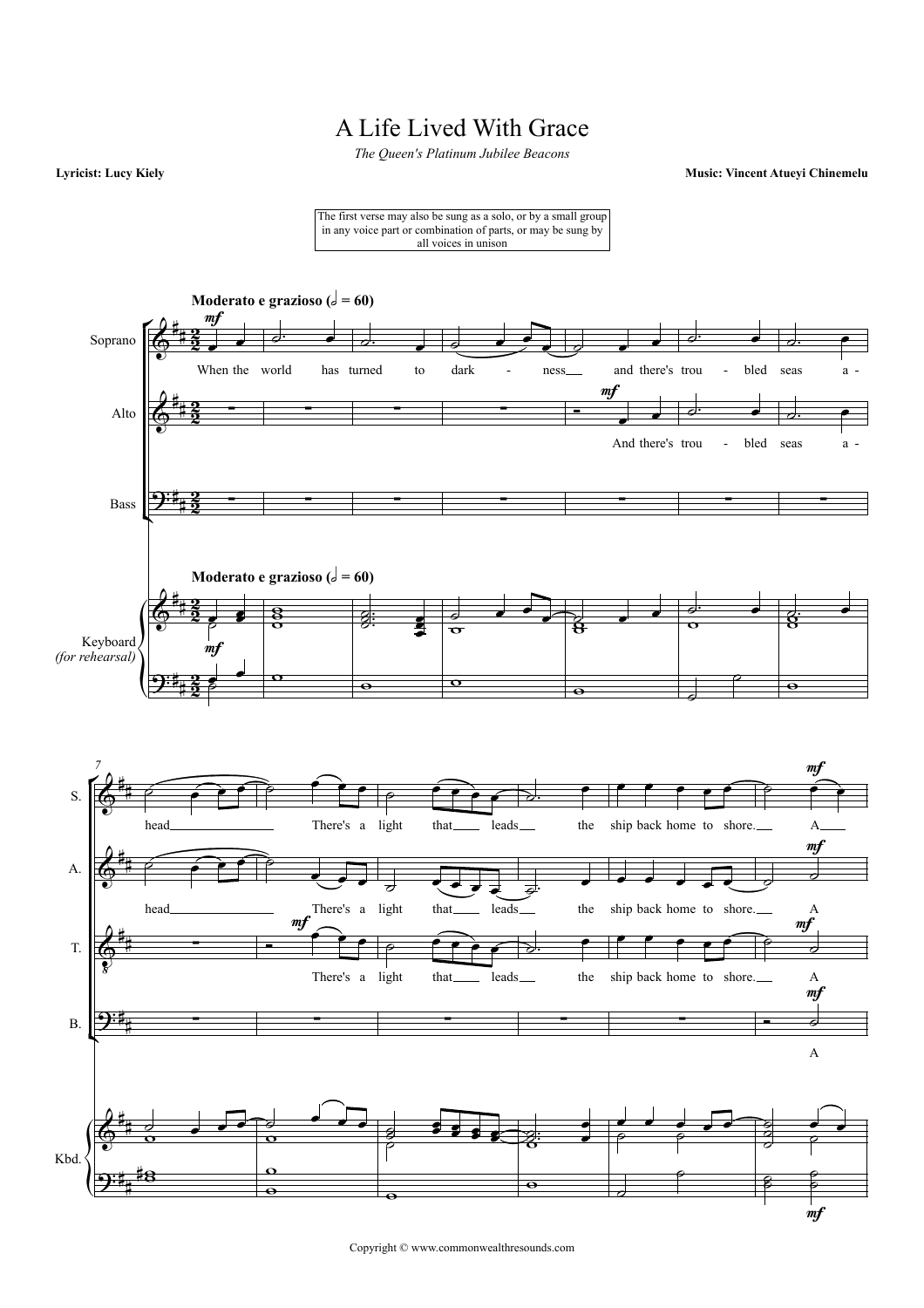

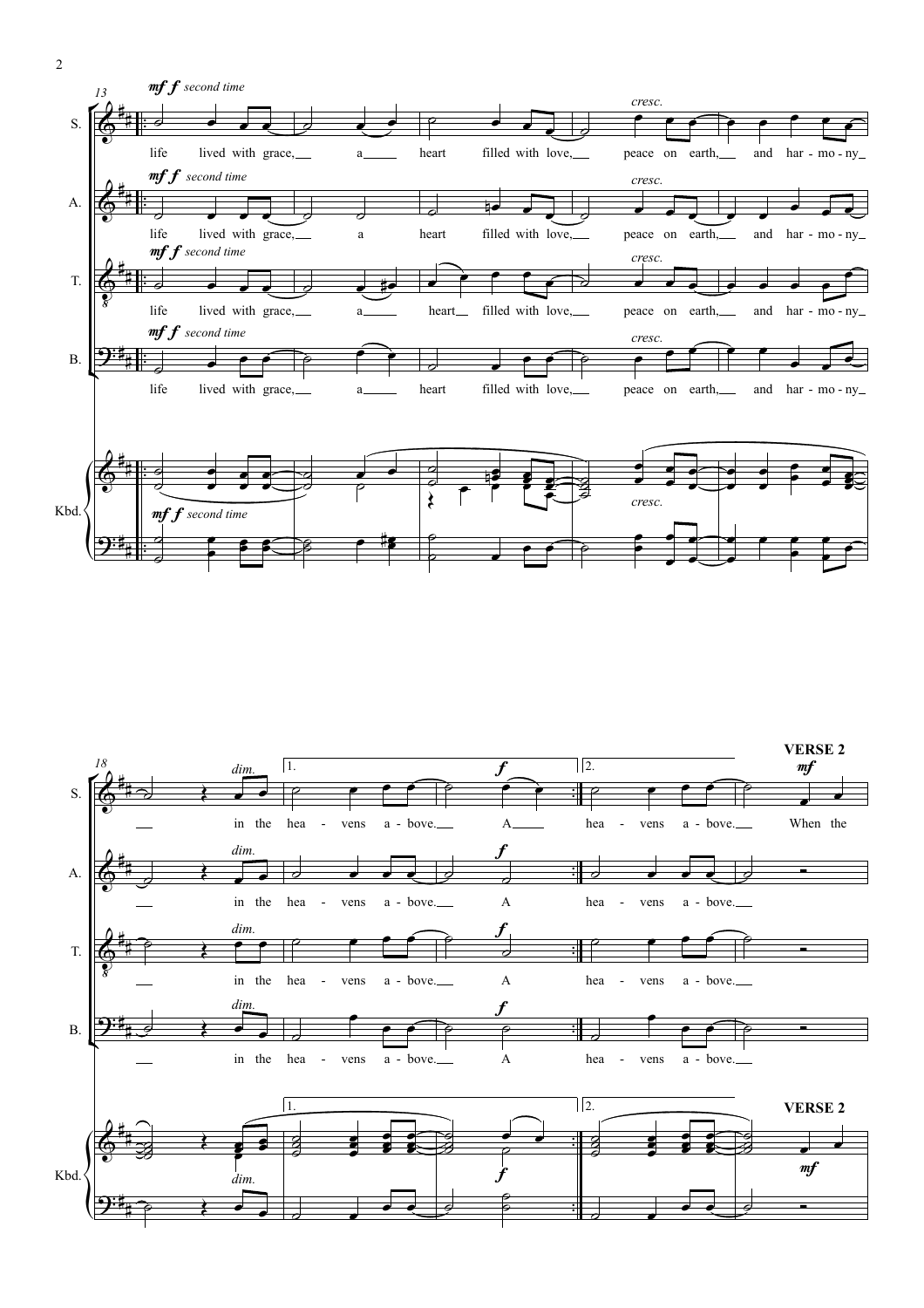

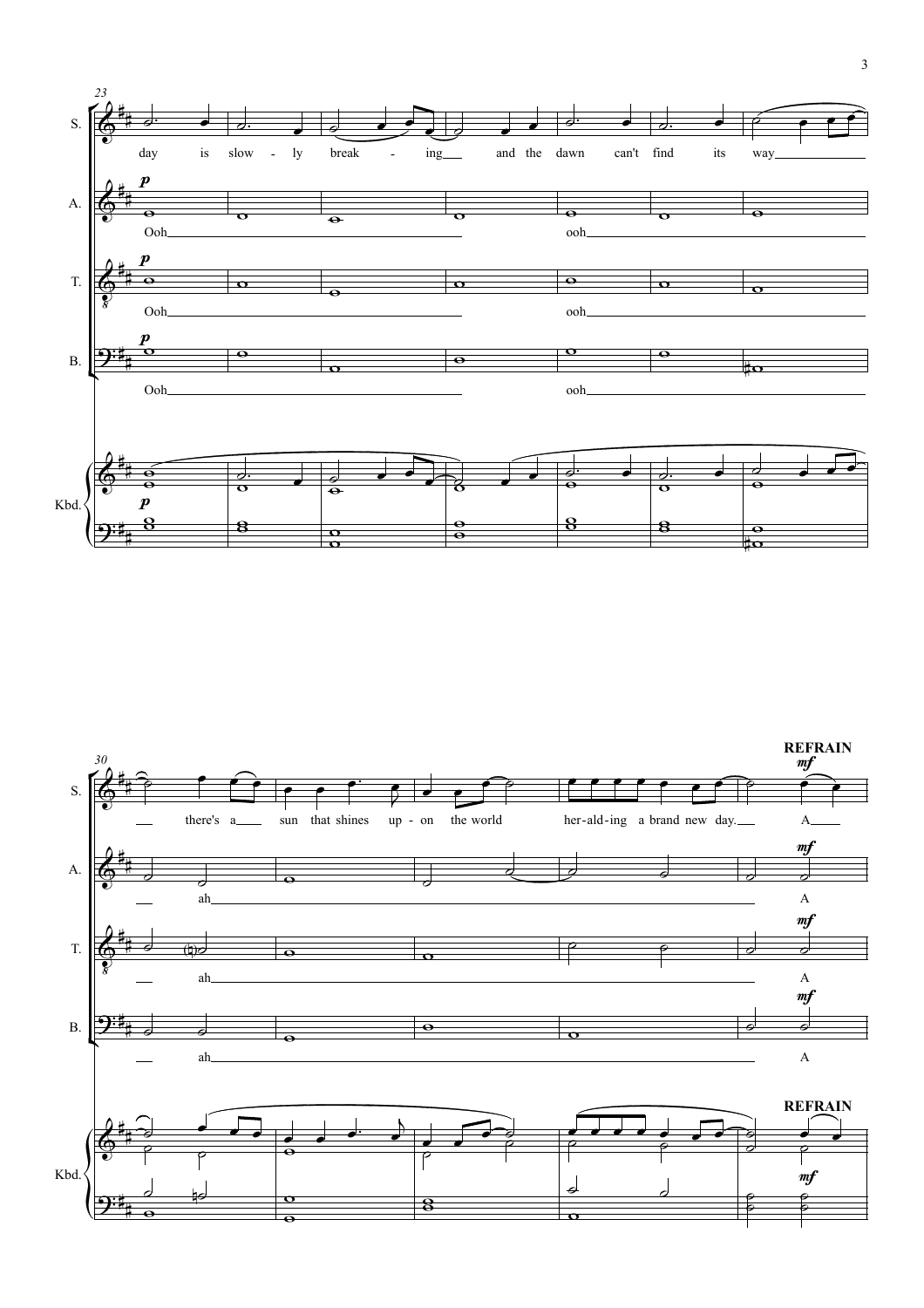



4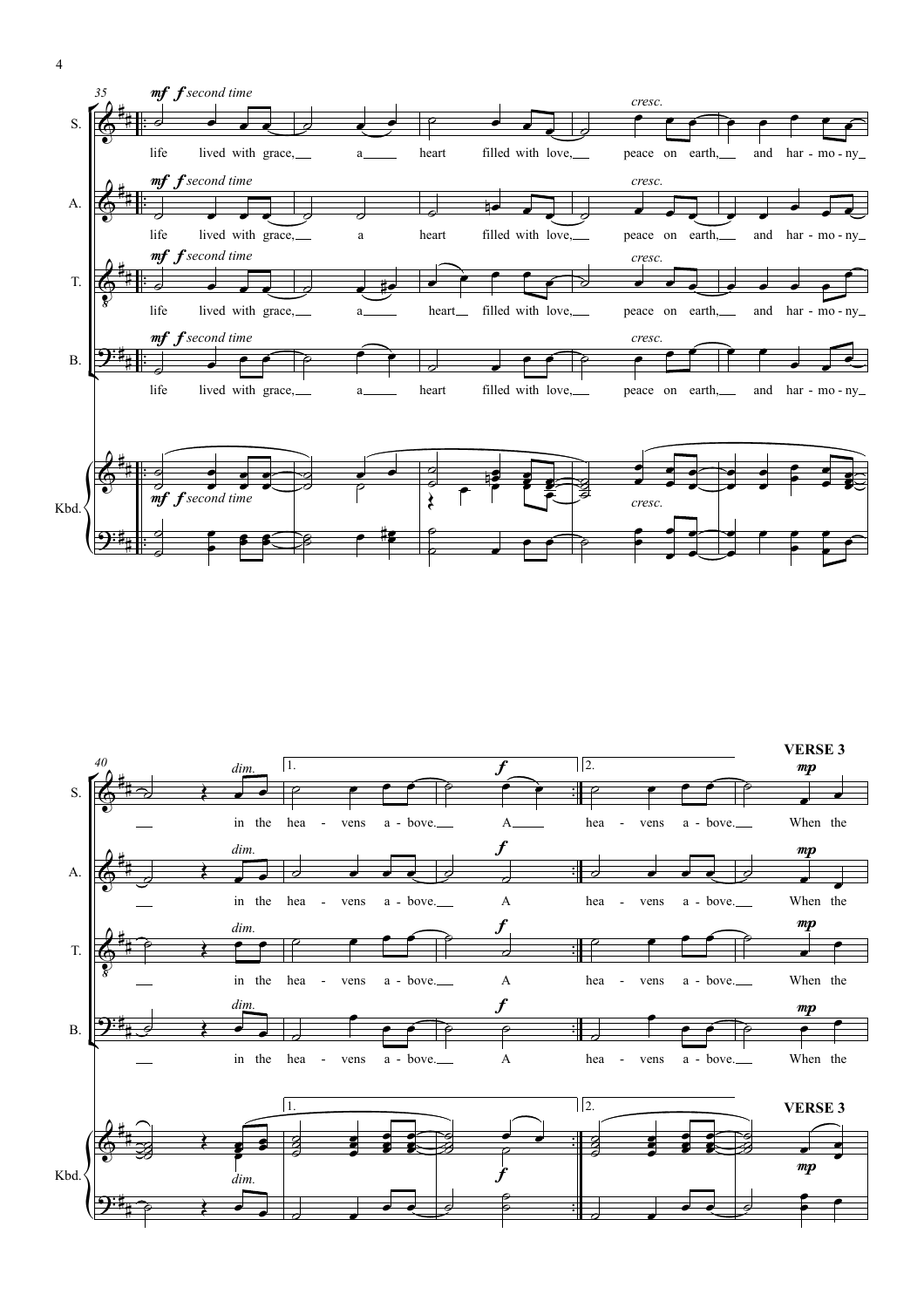

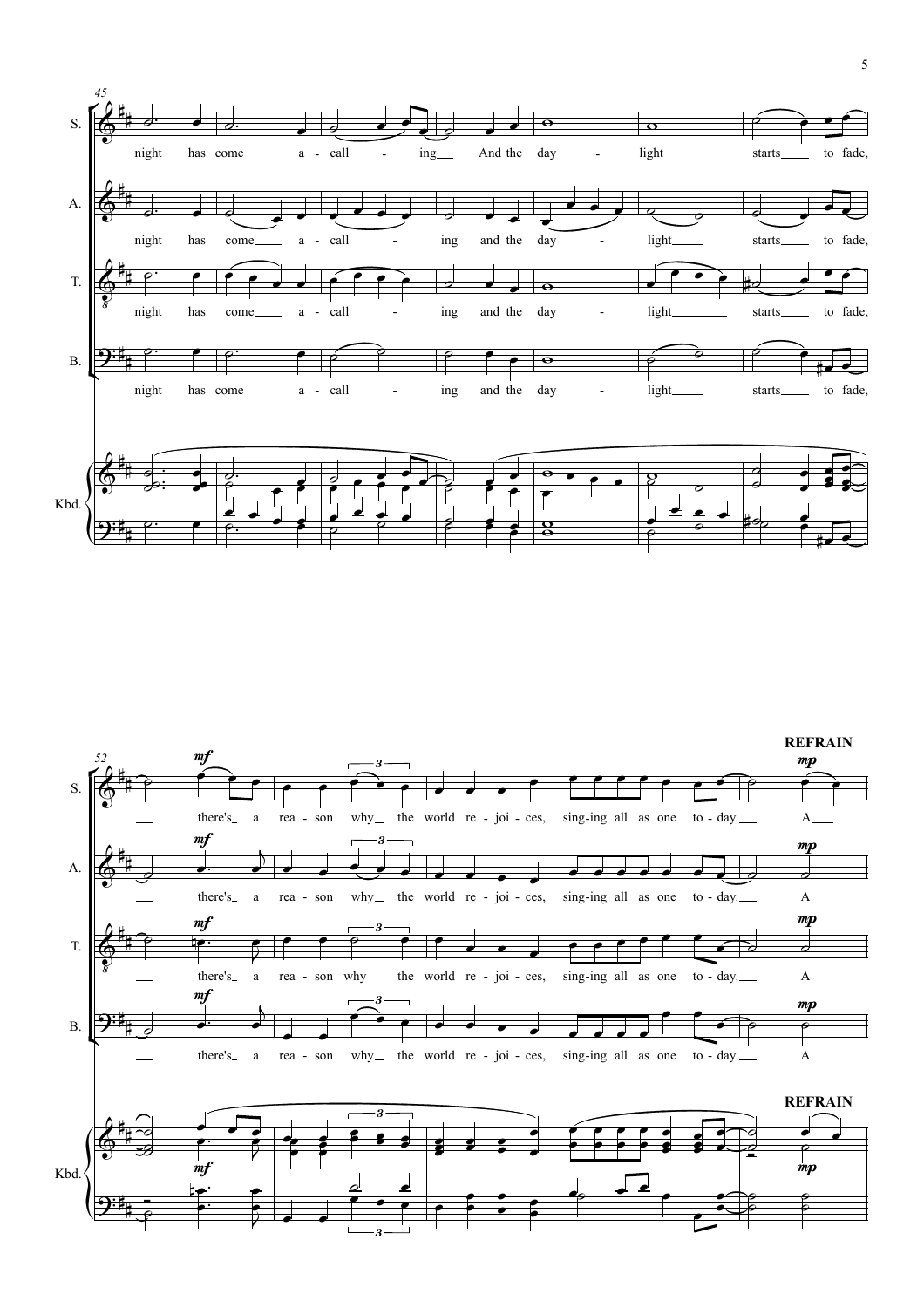



6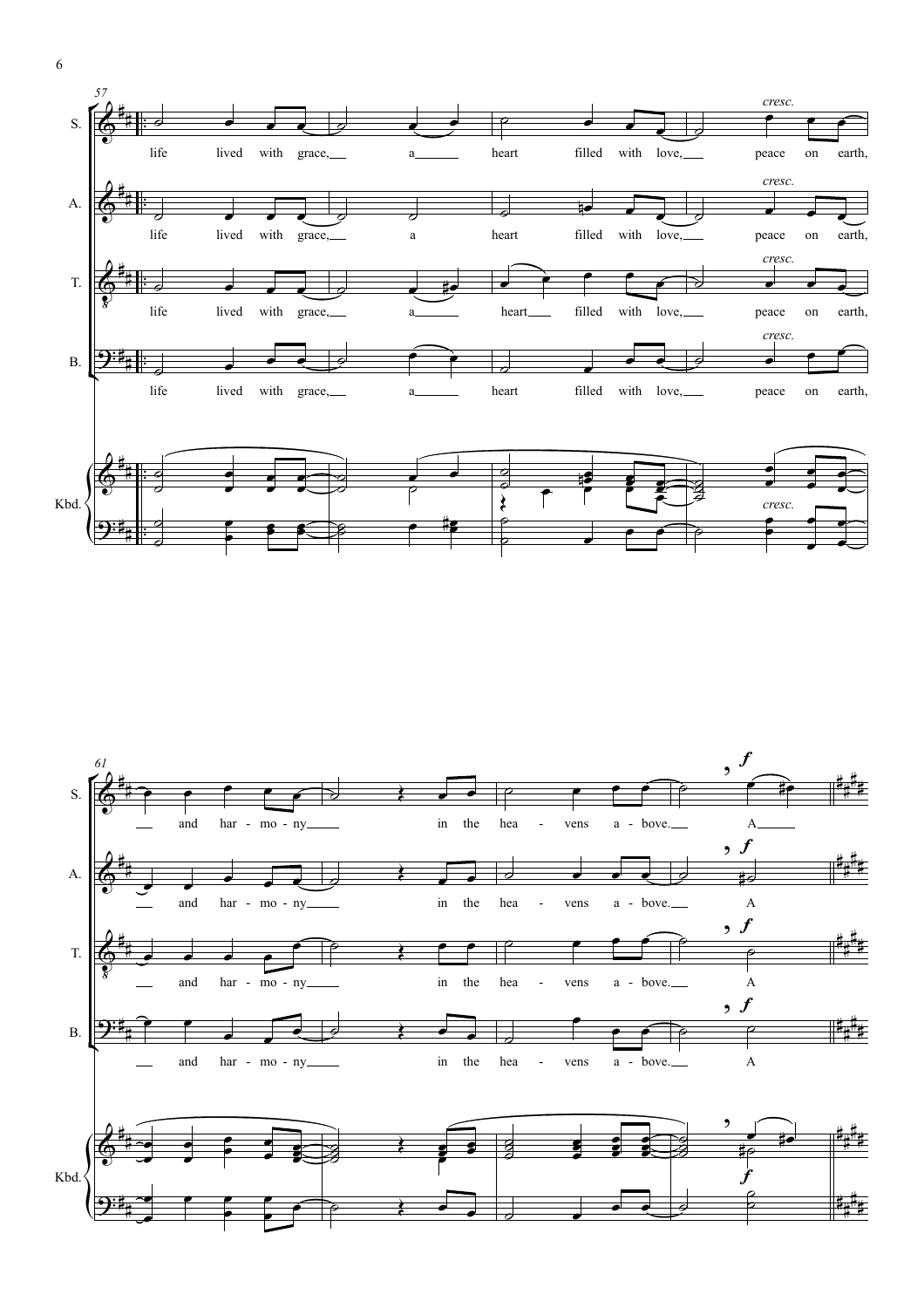

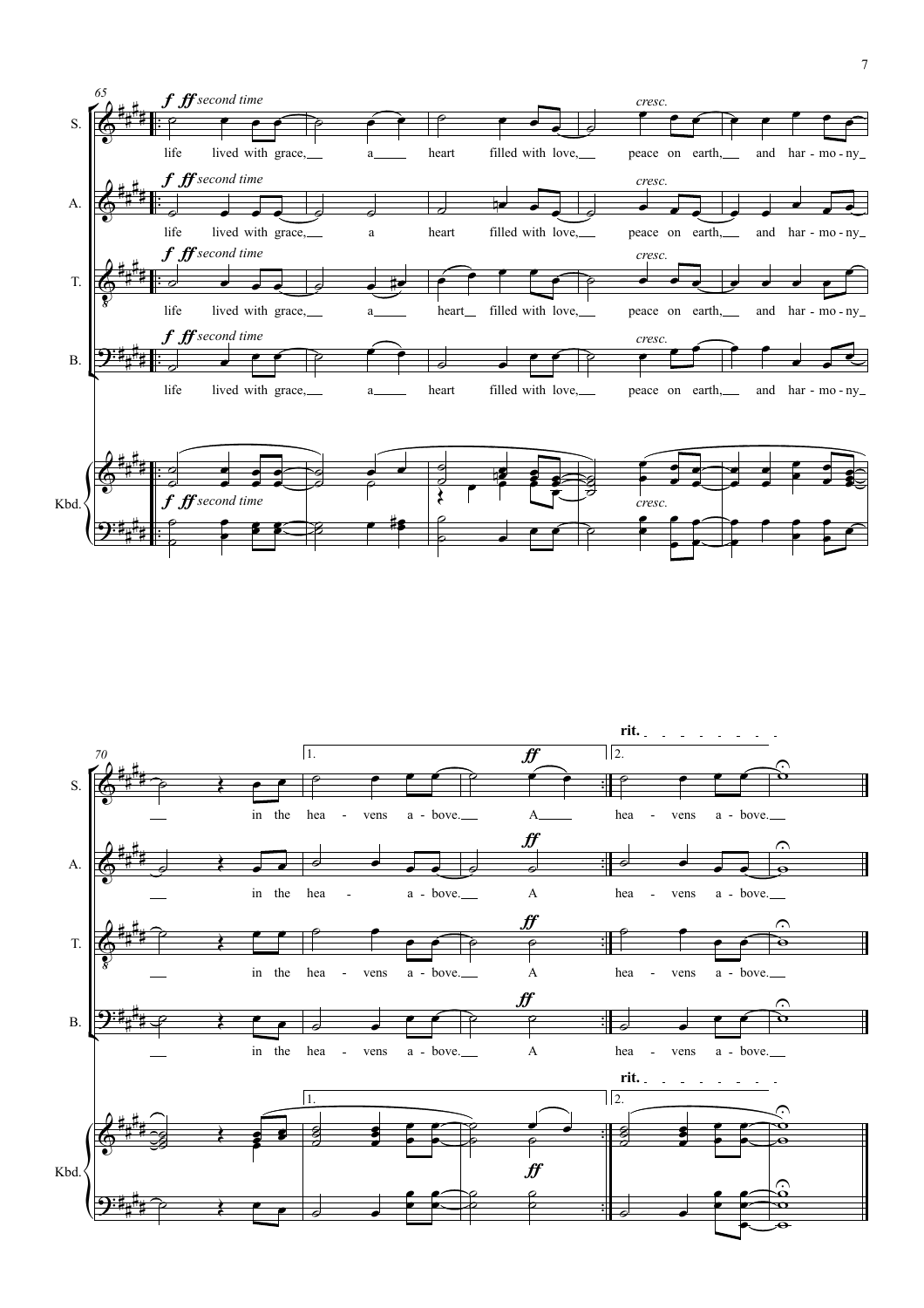### Soprano

# A Life Lived With Grace

*The Queen's Platinum Jubilee Beacons*



Copyright © www.commonwealthresounds.com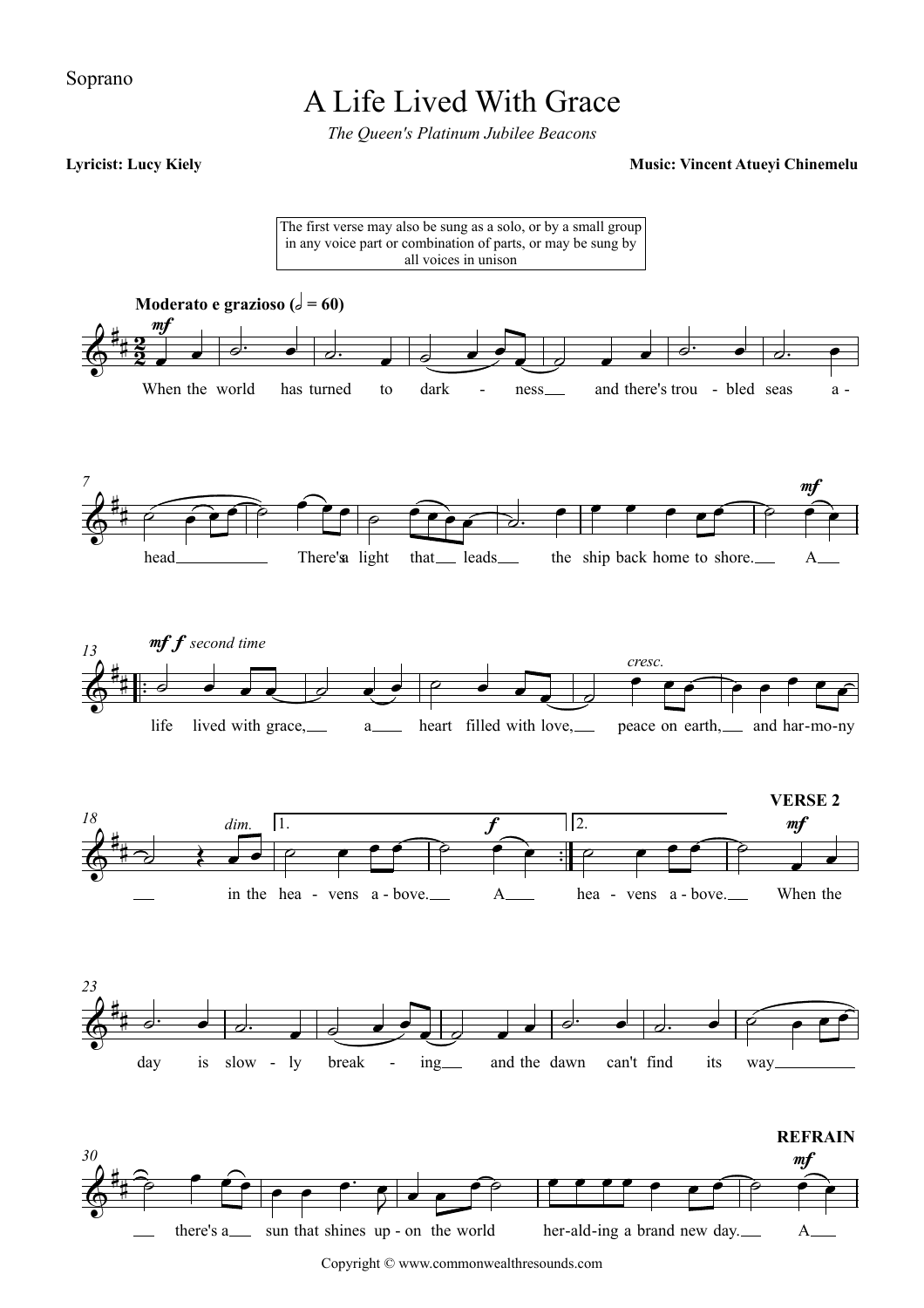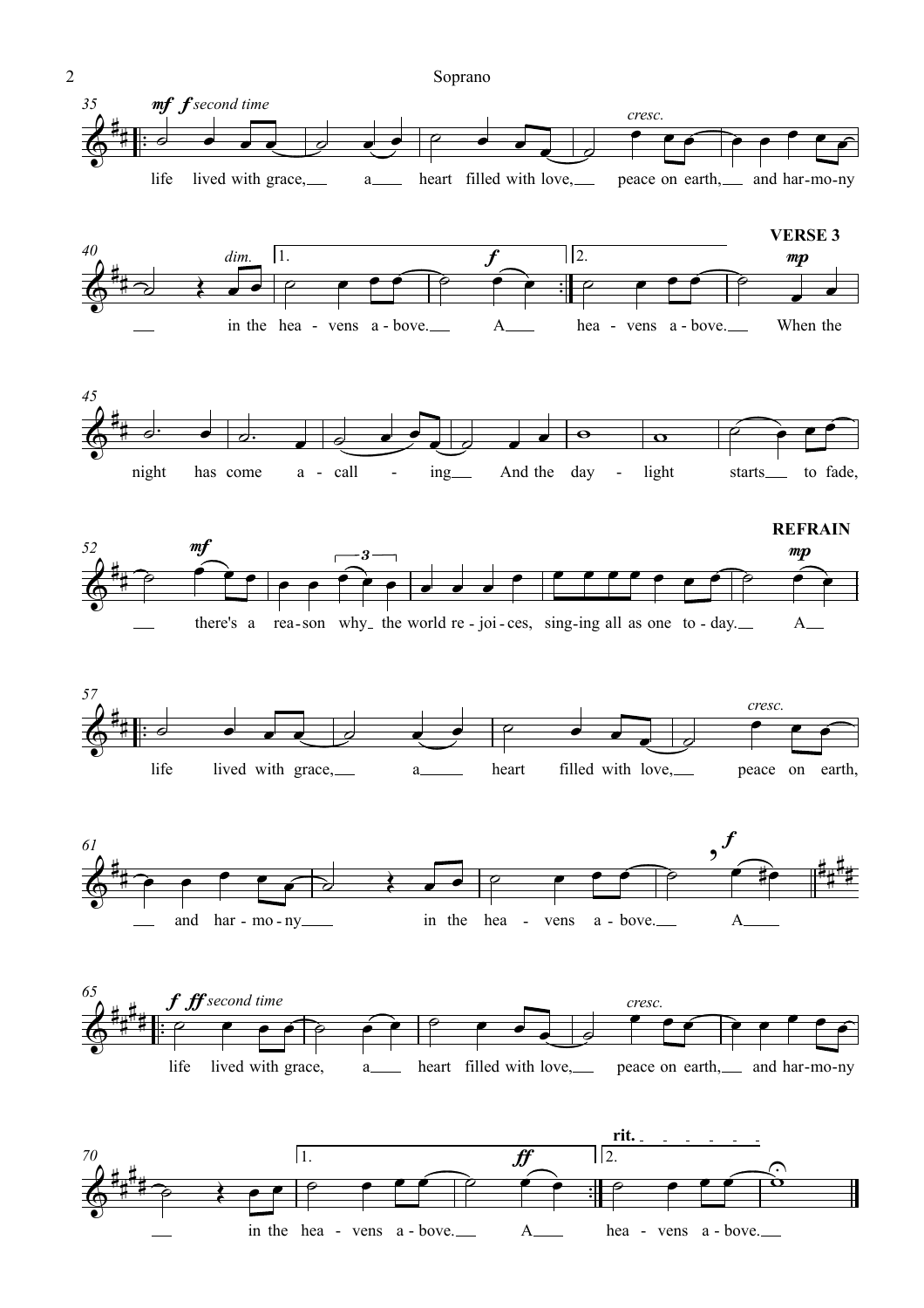### Alto

## A Life Lived With Grace

*The Queen's Platinum Jubilee Beacons*

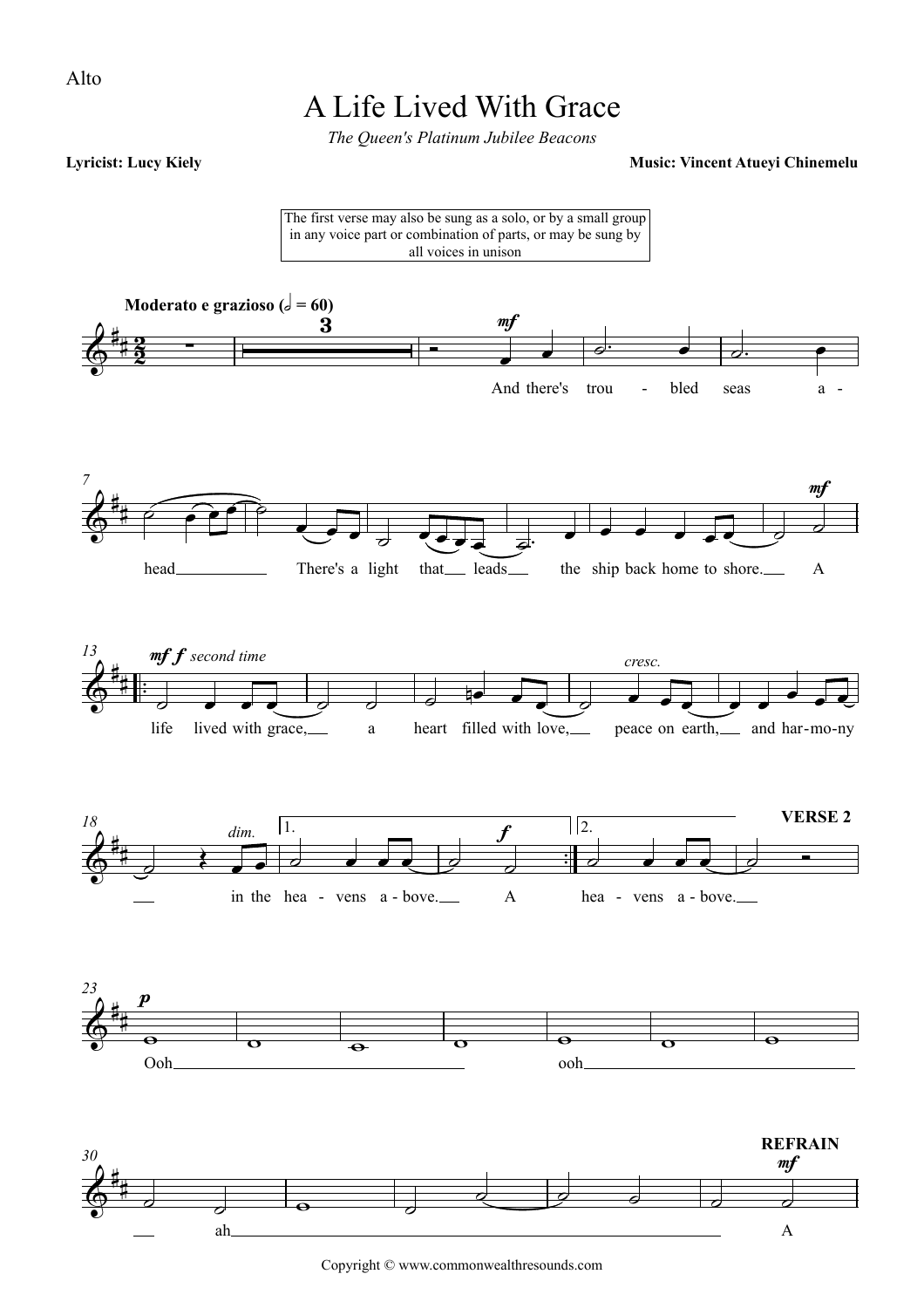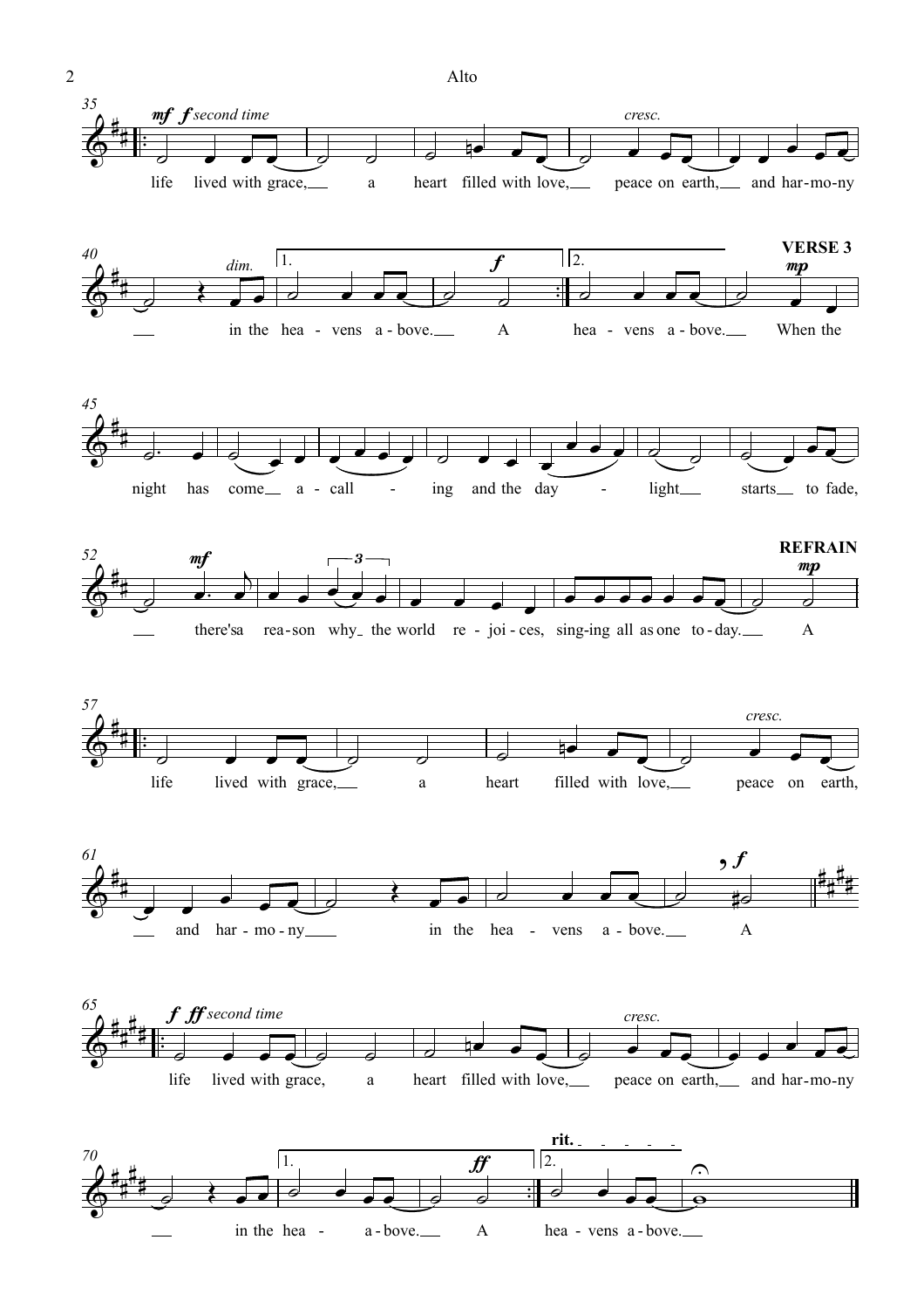### Tenor

## A Life Lived With Grace

*The Queen's Platinum Jubilee Beacons*



Copyright © www.commonwealthresounds.com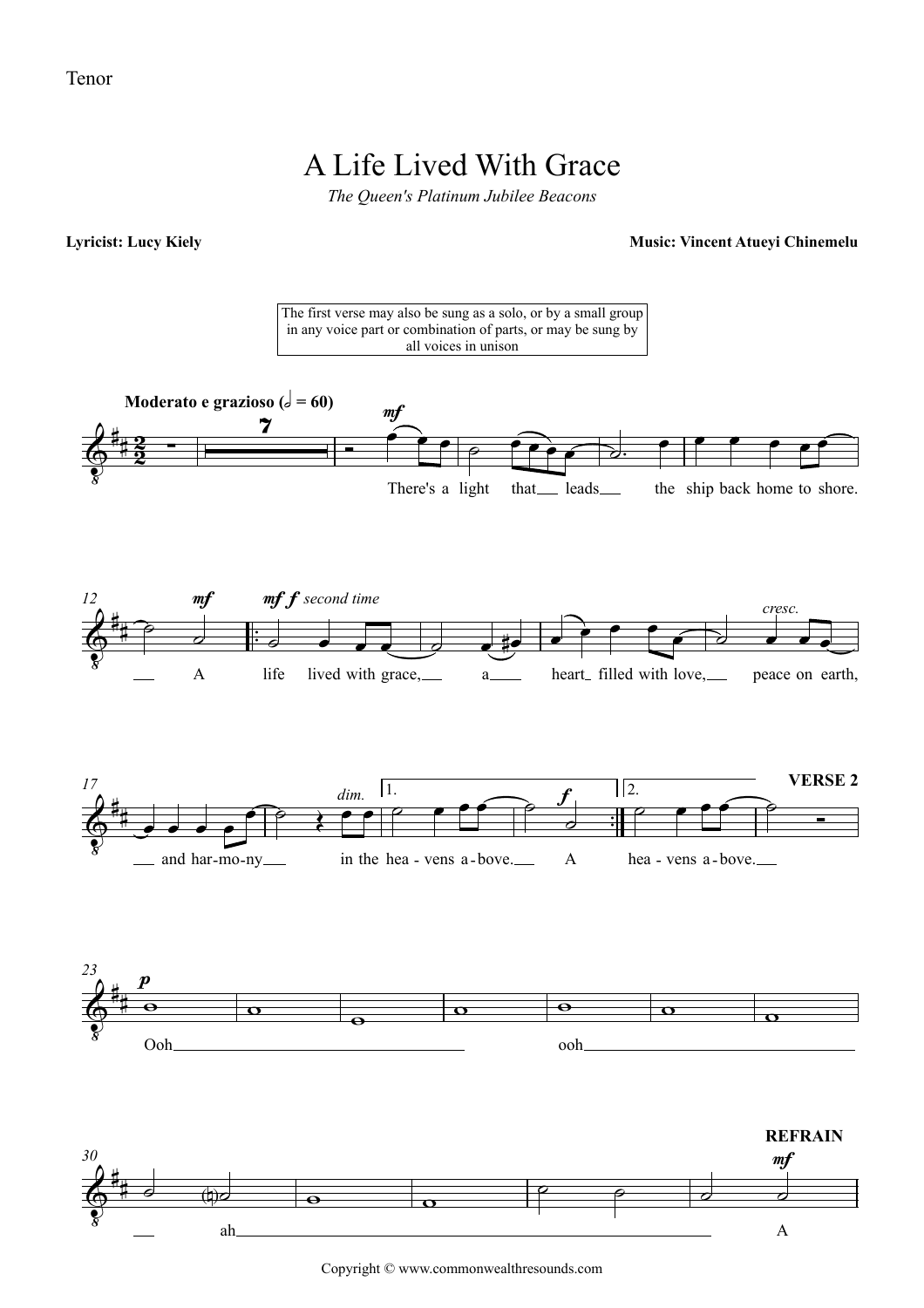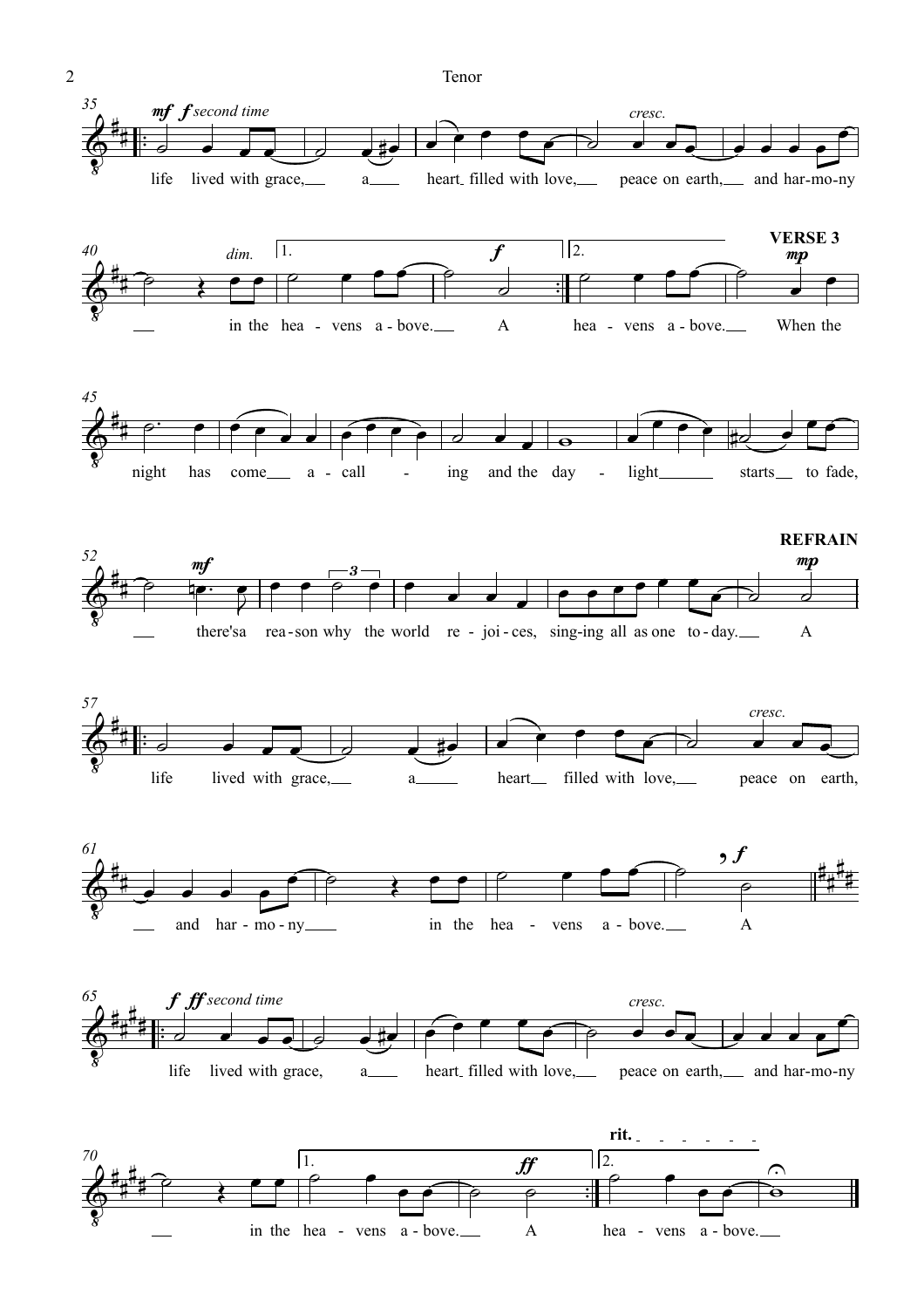### Bass

## A Life Lived With Grace

*The Queen's Platinum Jubilee Beacons*



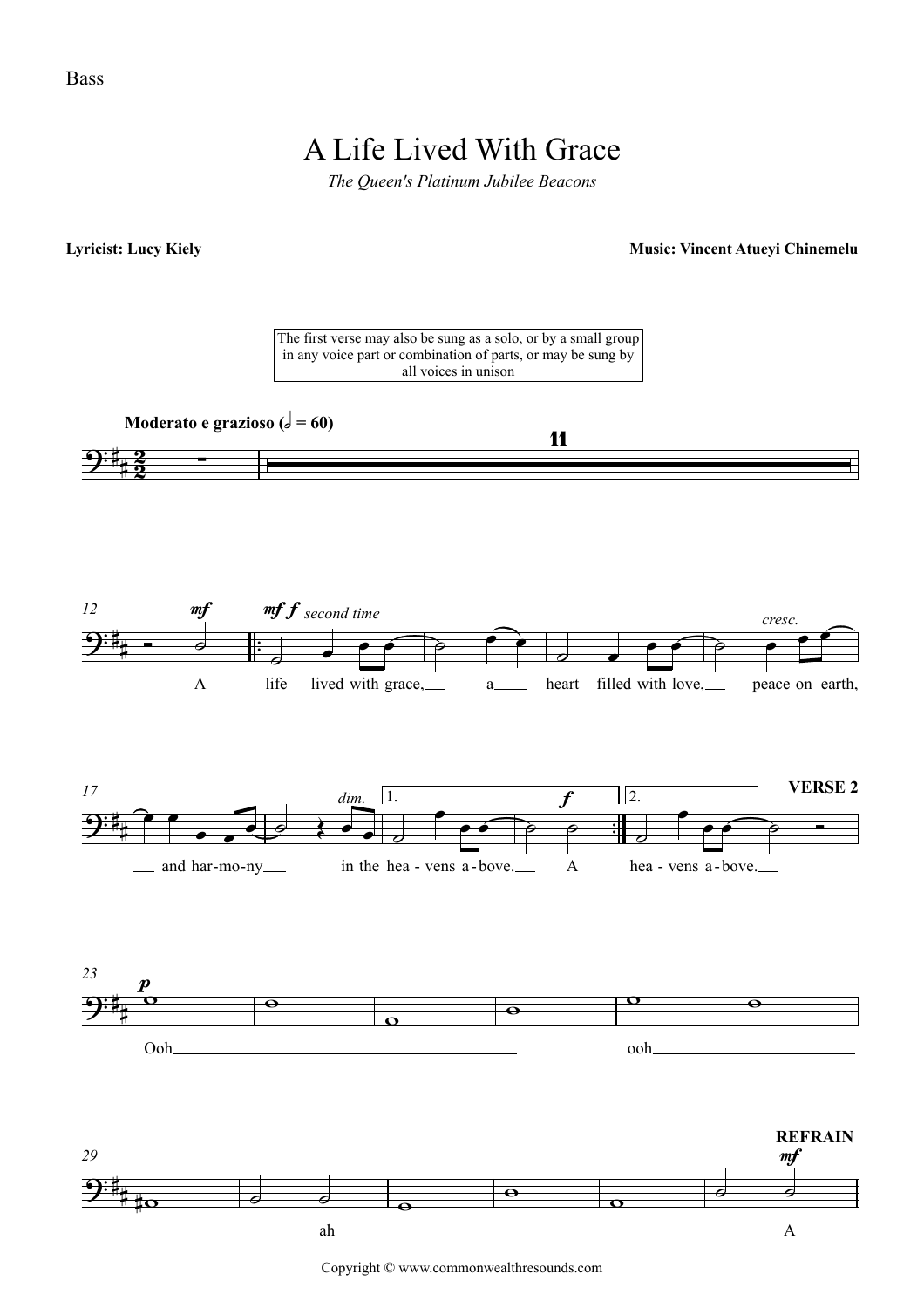

in the hea - vens a - bove. A

hea - vens a - bove.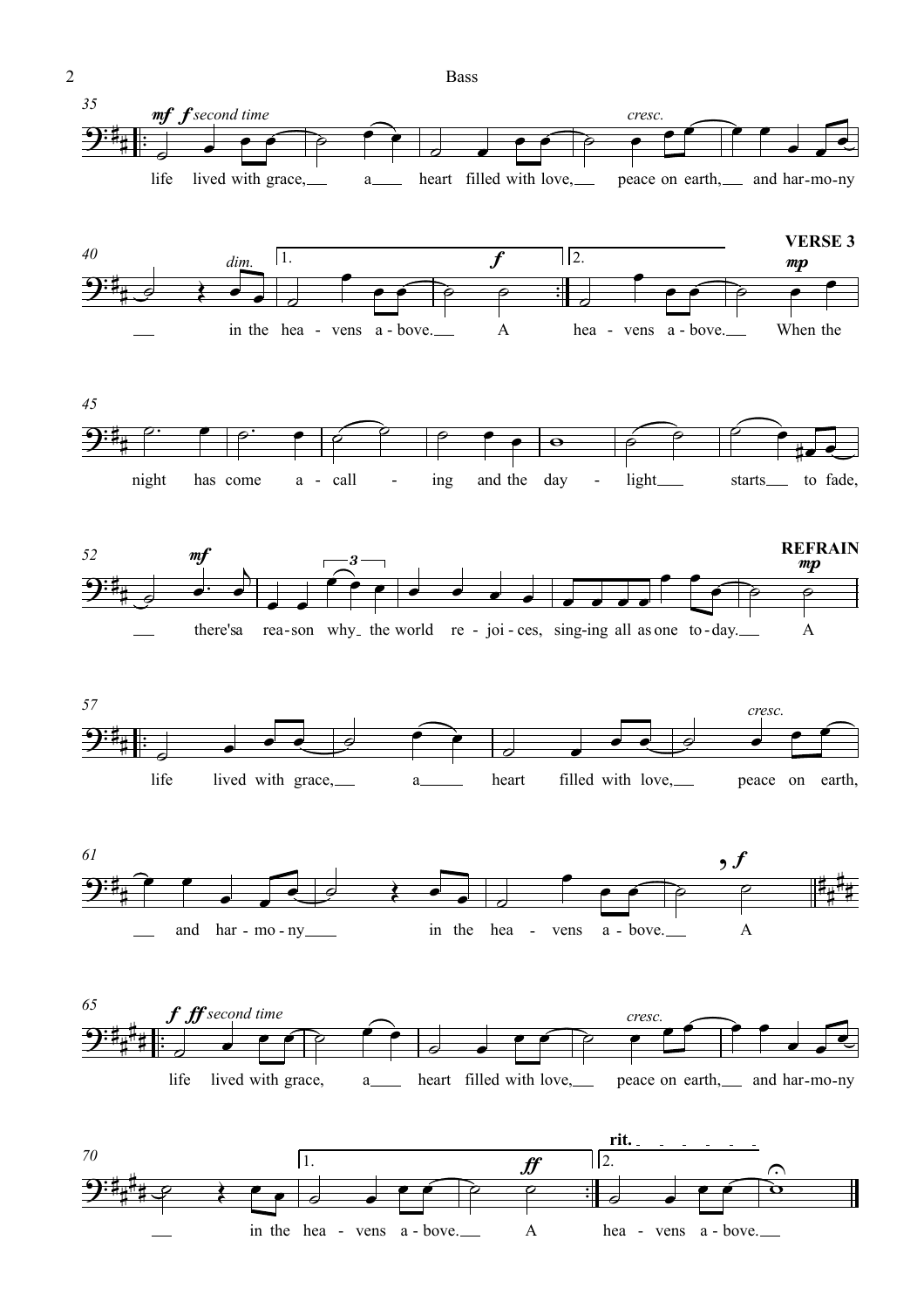Keyboard (for rehearsal)

## A Life Lived With Grace

*The Queen's Platinum Jubilee Beacons*

**Lyricist: Lucy Kiely Music: Vincent Atueyi Chinemelu**

The first verse may also be sung as a solo, or by a small group in any voice part or combination of parts, or may be sung by all voices in unison







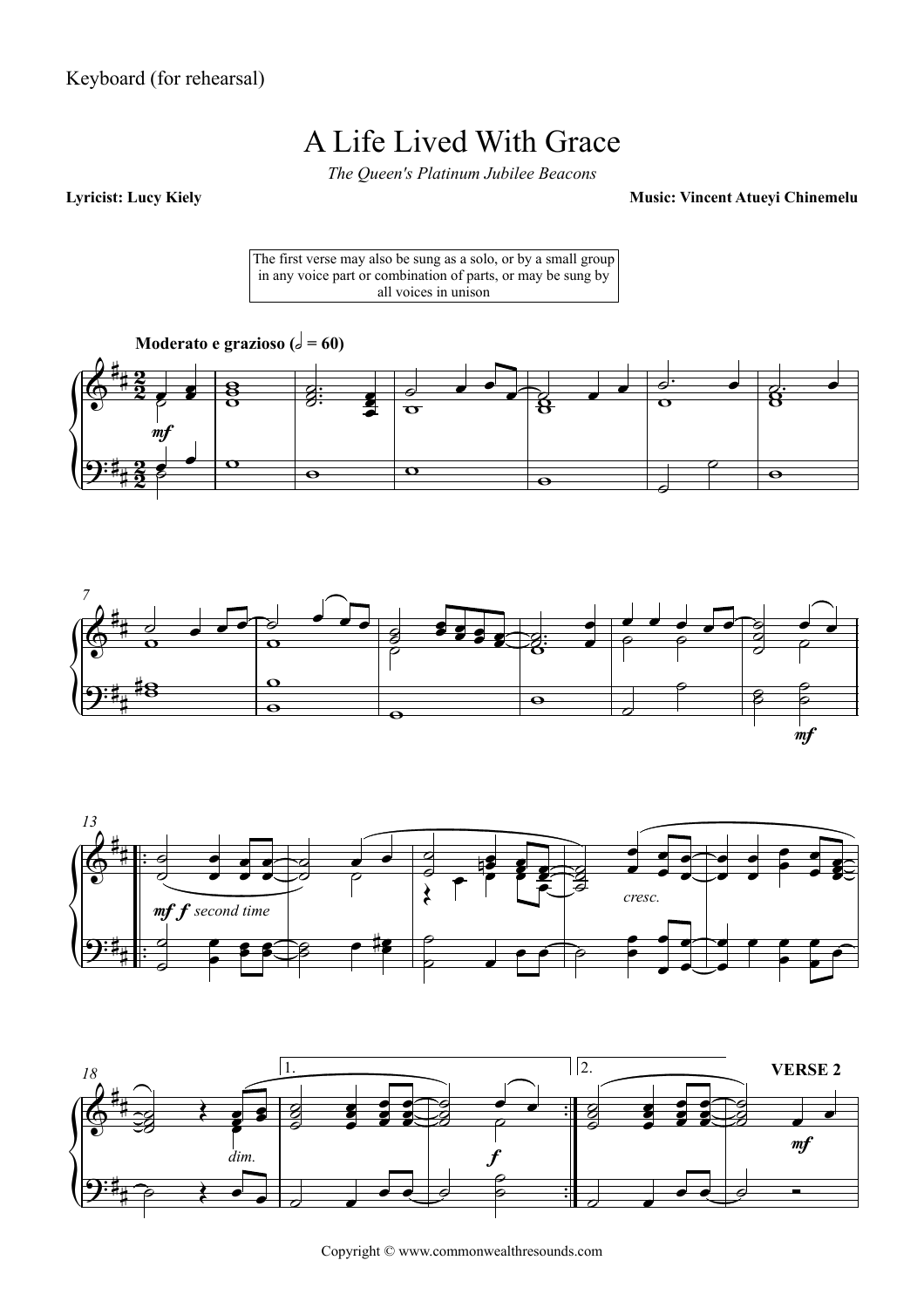